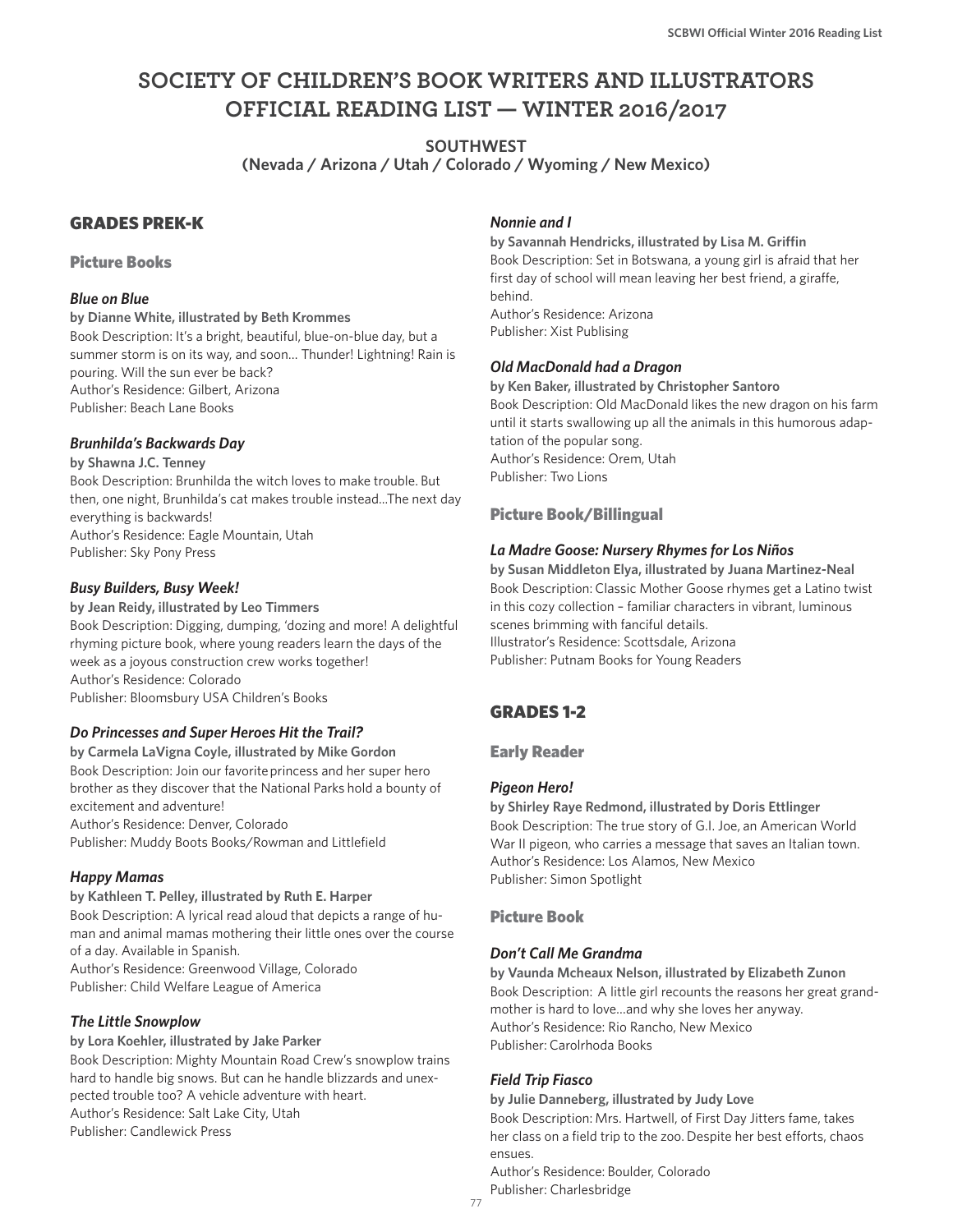#### *Jamaica Is Thankful*

**by Juanita Havill, illustrated by Anne Sibley O'Brien** Book Description: Jamaica's friend Kristin arrives with a kitten. Jamaica wants to keep the kitten, but how can she when her brother is allergic to cats? Author's Residence: Sonoita, Arizona Publisher: HMH Books for Young Readers

#### *Kristoph and the First Christmas Tree*

**by Claudia Cangilla McAdam, illustrated by Dave Hill** Book Description: Orphan Kristoph and missionary Boniface change the hearts of men worshiping an oak tree and start the tradition of bringing evergreens home at Christmas. Author's Residence: Highlands Ranch, Colorado

Publisher: Paraclete Press

#### *Monday is Wash Day*

**by MaryAnn Sundby, illustrated by Tessa Blackham** Book Description: Two sisters help wash clothes. From gathering clothes, to washing and hanging them outside, to putting them away, the family works together. Author's Residence: Castle Rock, Colorado Publisher: Ripple Grove Press

#### *The Nian Monster*

**by Andrea Wang, illustrated by Alina Chau** Book Description: The Nian Monster has returned at Chinese New Year, intent on devouring Shanghai -- starting with Xingling! Can she find a way to outwit the monster? Author's Residence: Denver, Colorado Publisher: Albert Whitman & Company

### *The Night Before the Snow Day*

**by Natasha Wing, illustrated by Amy Wummer** Book Description: Natasha Wing's newest *Night Before* book is for kids who dream of snowball fights, sledding, and snow days! Author's Residence: Fort Collins, Colorado Publisher: Grosset & Dunlap

### *Sam and Gram and the First Day of School*

**by Dianne Blomberg, PhD, illustrated by George Ulrich** Book Description: Sam often feels lonely and scared during his school day. His Grandma helps him through this and Sam learns to belong.

Author's Residence: Lafayette, Colorado Publisher: Magination Press

#### *Space Boy and the Space Pirate*

**by Dian Curtis Regan, illustrated by Robert Neubecker** Book Description: When a Space Pirate captures Niko's cousin, it's off to Planet Zorg to save her. But the pirate steals Niko's spaceship! How will they ever get back to Planet Home? Author's Residence: Colorado Springs, Colorado Publisher: Boyds Mills Press

#### *Turkey Trick or Treat*

**by Wendi Silvano, illustrated by Lee Harper** Book Description: Turkey is desperate for Halloween treats. But he'll have to use his clever disguises to get any (hilarious companion to *Turkey Trouble* and *Turkey* Claus).

Author's Residence: Grand Junction, Colorado Publisher: Two Lions

## GRADES 3-5

#### Contemporary Fiction

#### *Look Both Ways in the Barrio Blanco*

#### **by Judith Robbins Rose**

Book Description: The lonely, but gifted 12-year-old daughter of undocumented immigrants finds her world is torn apart after she's paired with a pushy, fading TV news personality mentor. Author's Residence: Centennial, Colorado Publisher: Candlewick Press

#### *Write This Down*

#### **by Claudia Mills**

Book Description: An aspiring seventh-grade writer yearns to realize her dream of publication- but what if she can do so only by revealing painful family secrets? Author's Residence: Boulder, Colorado Publisher: Margaret Ferguson Books

#### Contemporary Paranormal

#### *Mirabella and the Faded Phantom*

**by Sharon Skinner, illustrated by Keith Decesare** Book Description: Twelve-year-old Mirabella befriends a faded phantom and then must unravel the mystery of the ghost's past before the old house it haunts is demolished. Author's Residence: Mesa, Arizona Publisher: Brick Cave Books

#### Fantasy

### *A Nearer Moon*

#### **by Melanie Crowder**

Book Description: "Crowder blends gorgeously poetic language with precisely observed detail in this delicate fantasy of sisterly love tested by separation and illness." —PW starred review Author's Residence: Colorado Publisher: Atheneum

### Historical Fiction

### *May B.*

#### **by Caroline Starr Rose**

Book Description: "If May is a brave, stubborn fighter, the short, free-verse lines are one-two punches in this Laura Ingalls Wilder-inspired ode to the human spirit." — Kirkus Reviews, Starred Author's Residence: Albuquerque, New Mexico Publisher: Schwartz and Wade

#### *The Midnight Ride of Blackwell Station*

#### **by Mary Peace Finley**

Book Description: Raephy lives in an isolated railroad depot, but her wish for a town doesn't prepare her for the midnight hijacking of Blackwell Station---with her inside! Author's Residence: Colorado Publisher: Filter Press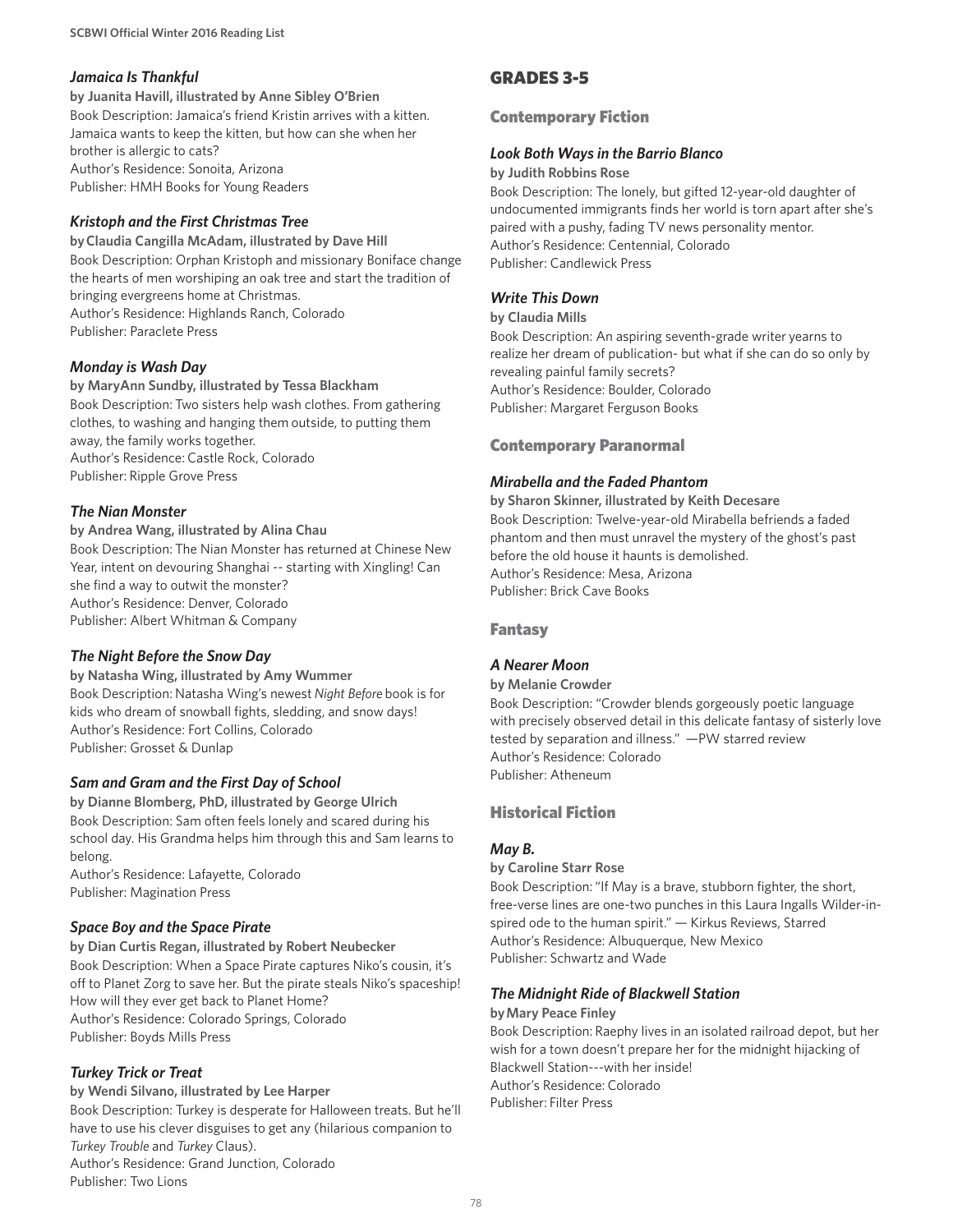### Inspirational Biography

#### *Milton Hershey: Young Chocolatier*

#### **by M.M. Eboch**

Book Description: Milton Hershey faced many challenges before founding his famous chocolate company, including learning challenges and a difficult family situation. His story will inspire young readers.

Author's Residence: Socorro, New Mexico Publisher: Aladdin

### **Mystery**

#### *Book Scavenger*

**by Jennifer Chambliss Bertman, illustrated by Sarah Watts** Book Description: Kids stumble onto a secret literary scavenger hunt through San Francisco, unaware that others with malicious intent are hunting the same prize. Author's Residence: Boulder, Colorado

Publisher: Christy Ottaviano Books

### Narrative Nonfiction

### *Safe at Last: True Stories of Horse Rescues*

**by Elaine Pease, photographs by Roxannne Capaul** Book Description: In this award-winning chapter book, follow the thrilling rescues of six endangered horses, to their inspiring and happy endings. Glossary. Hippo-Therapy. Empathy. Author's Residence: Boulder, Colorado Publisher: Filter Press Books

### Nonfiction

### *101 Books to Read Before You Grow Up*

**by Bianca Schulze** Book Description: A fun handbook for book lovers and their families to read, check off, and give their own book reviews. Author's Residence: Broomfield, Colorado Publisher: Quarto Kids

### *How the West Was Drawn: Women's Art*

**by Linda L. Osmundson**

Book Description: Questions urge the reader to really look at the art of 14 woman western painters. Text includes tidbits about the women and the art. Author's Residence: Fort Collins, Colorado Publisher: Pelican Publishing

### Nonfiction Picture Book

### *Like a Bird: The Art of the American Slave Song*

**by Cynthia Grady, illustrated by Michele Wood** Book Description: Vibrant paintings with musical scores and brief histories convey the meaning and richness of thirteen spirituals. A gorgeous holiday book.

Author's Residence: Albuquerque, New Mexico Publisher: Lerner/Millbrook Press

### *Organisms That Glow*

#### **by Bobi Martin**

Book Description: From fireflies to mantis shrimp, this well-researched book is a fascinating introduction to bioluminescence and bio-fluorescence for young readers. Author's Residence: Yuma, Arizona Publisher: Britannica/Rosen Publishing

#### *Seeds of Freedom: The Peaceful Integration of Huntsville, Alabama*

**by Hester Bass, illustrated by E. B. Lewis**

Book Description: How racial discrimination and unfairness were met successfully and nonviolently with perseverance and ingenuity. NCSS Woodson Honor. PW starred review: "Nonfiction storytelling at its best."

Author's Residence: Santa Fe, New Mexico Publisher: Candlewick Press

### Picture Book

### *The Night Before Christmas in Ski Country*

**by Suzanne Nieman Brown, illustrated by Dana Schlingman** Book Description: The slopes are bare in Ski Country. How will a snowboarding Santa and his dog, Cocoa, bring fresh powder in time for a white Christmas? Author's Residence: Evergreen, Colorado Publisher: Westcliffe/Big Earth Publishing

### *Zachary Z. Packrat Backpacks the Grand Canyon*

**by Brooke Bessesen, illustrated by Jenny Campbell** Book Description: With this interactive adventure, discover the spectacular nature of America's "grandest" national park—with a few humorous (and heart-stopping) surprises along the way. Author's Residence: Scottsdale, Arizona Publisher: Arizona Highways Books

### Picture Book Biography

### *Colorful Dreamer: The Story of Artist Henri Matisse*

**by Marjorie Blain Parker, illustrated by Holly Berry** Book Description: This lyrical, visually rich picture book tells Henri Matisse's remarkable story, inspiring and encouraging readers to never give up on their dreams. Author's Residence: Englewood, Colorado Publisher: Dial Books for Young Readers

#### Poetry

### *Yum! ¡Mmm! ¡Qué Rico! America's Sproutings*

**by Pat Mora, illustrated by Rafael Lopez**

Book Description: A luscious collection of haiku celebrating foods native to the Americas, these poems capture the tasty essence of foods that have delighted, united, and enriched our lives for centuries.

Author's Residence: Santa Fe, New Mexico Publisher: Lee & Low Books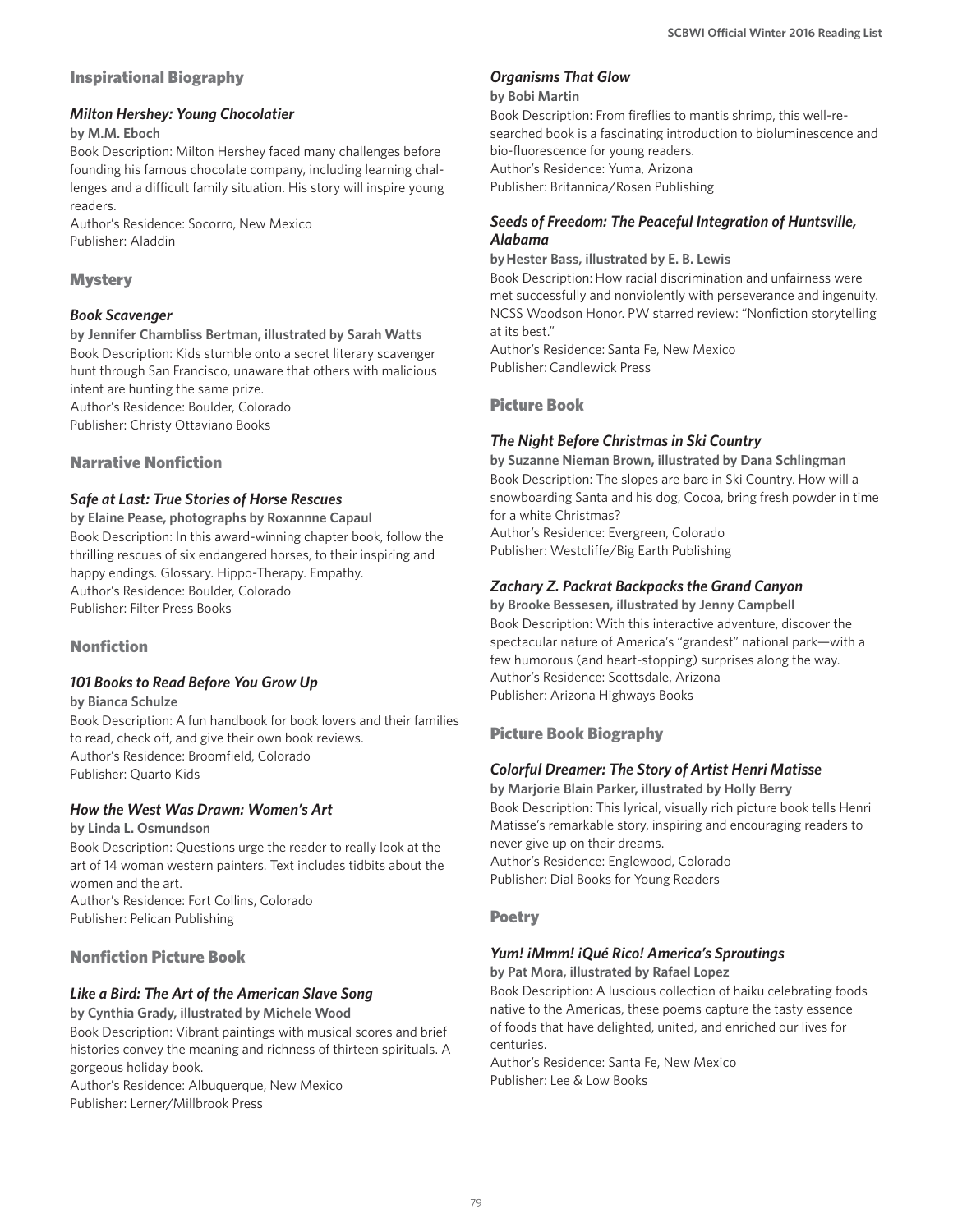### Realistic Fiction

#### *Christmas Wonders by Robyn Buttars*

Book Description: Since nine-year-old Luke has never celebrated Christmas, the tradition of sharing Christmas Wonders in his new hometown makes him feel like an outsider—again. Author's Residence: Lewiston City, Utah Publisher: Familius

# *The Only Road*

#### **by Alexandra Diaz**

Book Description: After the murder of his cousin, Jaime and Ángela must leave Guatemala and embark on the dangerous journey through Mexico in order to survive. Author's Residence: Santa Fe, New Mexico Publisher: Paula Wiseman Books

### *Stand Up and Whistle*

### **by Phyllis J. Perry, illustrated by Agnieszka Grochalska** Book Description: When seventh grader Jeannie learns a construction company will poison prairie dogs, she and her friends mobilize to move rather than exterminate the animals. Author's Residence: Boulder, Colorado

Publisher: Amberjack Publishing

### **Science**

### *What's for Dinner? Quirky, Squirmy Poems from the Animal World*

**by Katherine B. Hauth, illustrated by David Clark** Book Description: " . . . finding food is not a joke. Living things must eat or croak." Twenty-nine poetic vignettes reveal varied, weird, amusing, and gross animal survival techniques. Author's Residence: Rio Rancho, New Mexico Publisher: Charlesbridge

# GRADES 6-8

### **Adventure**

### *Treasure at Lure Lake*

**by Shari Schwarz**

Book Description: With map in hand, two brothers embark on a mountain adventure that will lead them to a secret at the heart of their strained relationship. Author's Residence: Fort Collins, Colorado Publisher: Cedar Fort

### Contemporary Fiction

### *Bull Rider*

#### **by Suzanne Morgan Williams**

Book Description: When Cam's brother, Ben, is seriously injured in the Iraq war, Cam risks riding a dangerous bull to overcome his grief and give Ben new hope. Author's Residence: Reno, Nevada Publisher: Margaret K. McElderry Books

### *Five Times Revenge*

#### **by Lindsay Eland**

Book Description: Five unlikely friends. Two bullies. One epic prank. This funny, heartwarming novel about friendship and standing up for yourself will appeal to all ages. Author's Residence: Breckenridge, Colorado Publisher: Greenwillow

### *Hide and Seek*

#### **by Katy Grant**

Book Description: 14-year-old Chase discovers two young boys while geocaching in the woods. When he helps them, he finds more adventure – and danger – than he bargained for. Author's Residence: Flagstaff, Arizona Publisher: Peachtree Publishers

### *Soldier Sister, Fly Home*

**by Nancy Bo Flood, illustrated by Shonto Begay** Book Description: A sister at war. A hot-headed horse named Blue. Tess's Navajo and white identities at battle. Summer is turning out to be anything but easy. Author's Residence: Glenwood Springs, Colorado Publisher: Charlesbridge

### Historical Fiction

### *Bear Claws, The Iron Horse Chronicles—Book Two*

#### **by Robert Lee Murphy**

Book Description: Will Rogers Medallion Award 2016 finalist and Wyoming State Historical Society 2016 winner, Bear Claws continues Will Braddock's adventures in building the first transcontinental railroad.

Author's Residence: Henderson, Nevada Publisher: Five Star Publishing

### *Cinnamon Moon*

#### **by Tess Hilmo, illustrated by Scott McKowen**

Book Description: Set just after the Great Chicago Fire, this is a novel about loss and hope and the struggle of two orphans to rebuild a family.

Author's Residence: Highland, Utah Publisher: Farrar, Straus & Giroux Books for Young Readers

### Magical Realism

### *Finn's Choice*

#### **by Darby Karchut**

Book Description: A monster-hunting apprentice must use every scrap of Irish luck and pluck to save his beloved master from a vengeful Celtic war goddess. Author's Residence: Colorado Springs, Colorado Publisher: Spencer Hill Press

### *The Time of the Fireflies*

**by Kimberley Griffiths Little** Book Description: A thrilling story of one girl's race to unravel the dangerous curse that has haunted her family for generations—and prevent tragedy from striking again. Author's Residence: Albuquerque, New Mexico Publisher: Scholastic Press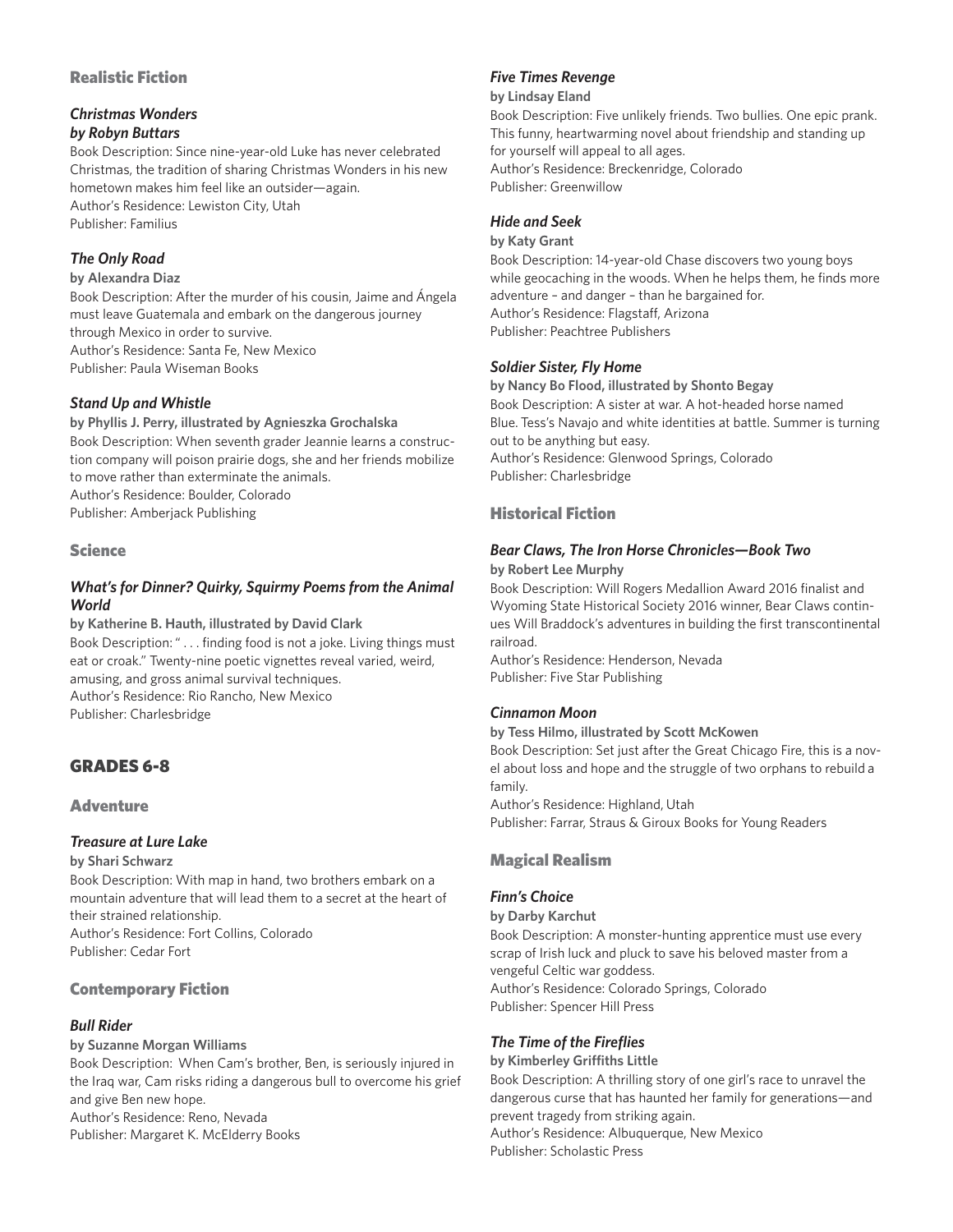### **Mystery**

### *The Perfect Blindside*

#### **by Leslea Wahl**

Book Description: Snowboarding superstar Jake moves to a small town to avoid the paparazzi, but finds himself involved in a mystery in the abandoned silver mine. Author's Residence: Greenwood Village, Colorado

Publisher: Pauline Books and Media

### Realistic Fiction

### *Click Here (to find out how i survived seventh grade)*

**by Denise Vega**

Book Description: When Erin Swift and her best friend Jilly are separated for the first time in middle school, Erin finds herself on a journey of self-discovery.

Author's Residence: Denver, Colorado Publisher: Little, Brown Books for Young Readers

### *The Dogs of Winter*

#### **by Bobbie Pyron**

Book Description: When young Mishka finds himself living on the streets of Moscow, his survival depends on a pack of feral dogs. Inspired by a true story! Author's Residence: Park City, Utah Publisher: Arthur A. Levine Books

### Supernatural Mystery

### *The Haunting of Springett Hall*

**by E.B. Wheeler** Book Description: Lucy doesn't remember how she became a ghost, but she must solve the mystery to stop a necromancer before he strikes again. Author's Residence: North Logan, Utah Publisher: Cedar Fort

# GRADES 9-12

#### **Adventure**

### *Mirage*

**by Tracy Clark** 

Book Description: Ryan spends her days hurling herself out of planes. After a brush with death, she must fight the girl she's become—or lose herself forever. Author's Residence: Minden, Nevada Publisher: HMH Books for Young Readers

### Contemporary Fantasy

### *The Dreamosphere*

#### **by Laura Stoddard**

Book Description: Gwen has fantastical adventures in the dimension where dreams still exist; along the way, her grieving heart is healed, and she solves a great mystery. Author's Residence: Phoenix, Arizona Publisher: Sweetwater Books/Cedar Fort

### *The Replacement Crush*

#### **by Lisa Brown Roberts**

Book Description: Book blogger Vivian creates a list of safe crushes, determined to heal her broken heart. But Dallas, the cute new nerd, wages a counter-mission. Author's Residence: Denver Colorado Publisher: Entangled Teen

#### Fantasy

### *Curio*

#### **by Evangeline Denmark**

Book Description: Transported to a land inside an enchanted cabinet, Grey searches among the living porcelain and clockwork inhabitants for the human who knows the way home. Author's Residence: Colorado Publisher: Blink Publishing

#### *Gateway to Fourline*

#### **by Pam Brondos**

Book Description: Years before, a gateway opened between their world and ours. Sending one young woman through may be the key to survival for the kingdom of Fourline. Author's Residence: Casper, Wyoming Publisher: Skyscape

### *Tokens and Omens*

#### **by Jeri Baird**

Book Description: After a time of magic, Zander and Alexa undergo a dangerous trial known as the Quest. Survival depends on earning tokens that counteract the omens. Author's Residence: Montrose, Colorado Publisher: Jolly Fish Press

### Paranormal

### *Messenger*

**by Carol Lynch Williams** Book Description: An eerie, atmospheric tale that's part romance, ghost story and mystery about a girl who talks to those who've died – even if she'd rather not. Author's Residence: Provo, Utah Publisher: Paula Wiseman Books

### Paranormal Romance

#### *Beyond the Rising Tide*

#### **by Sarah Beard**

Book Description: Kai died saving Avery's life, and now Avery's life is unraveling. In order to help her, Kai dangerously blurs the barriers between life and death. Author's Residence: Salt Lake City, Utah Publisher: Sweetwater Books/ Cedar Fort

### Psychological Thriller

### *Backwards*

#### **by Todd Mitchell**

Book Description: A powerful novel about a teen dealing with death, rejection, and love while traveling backwards in time. Winner of the CAL Award and Litpick 5 Star Book Award.